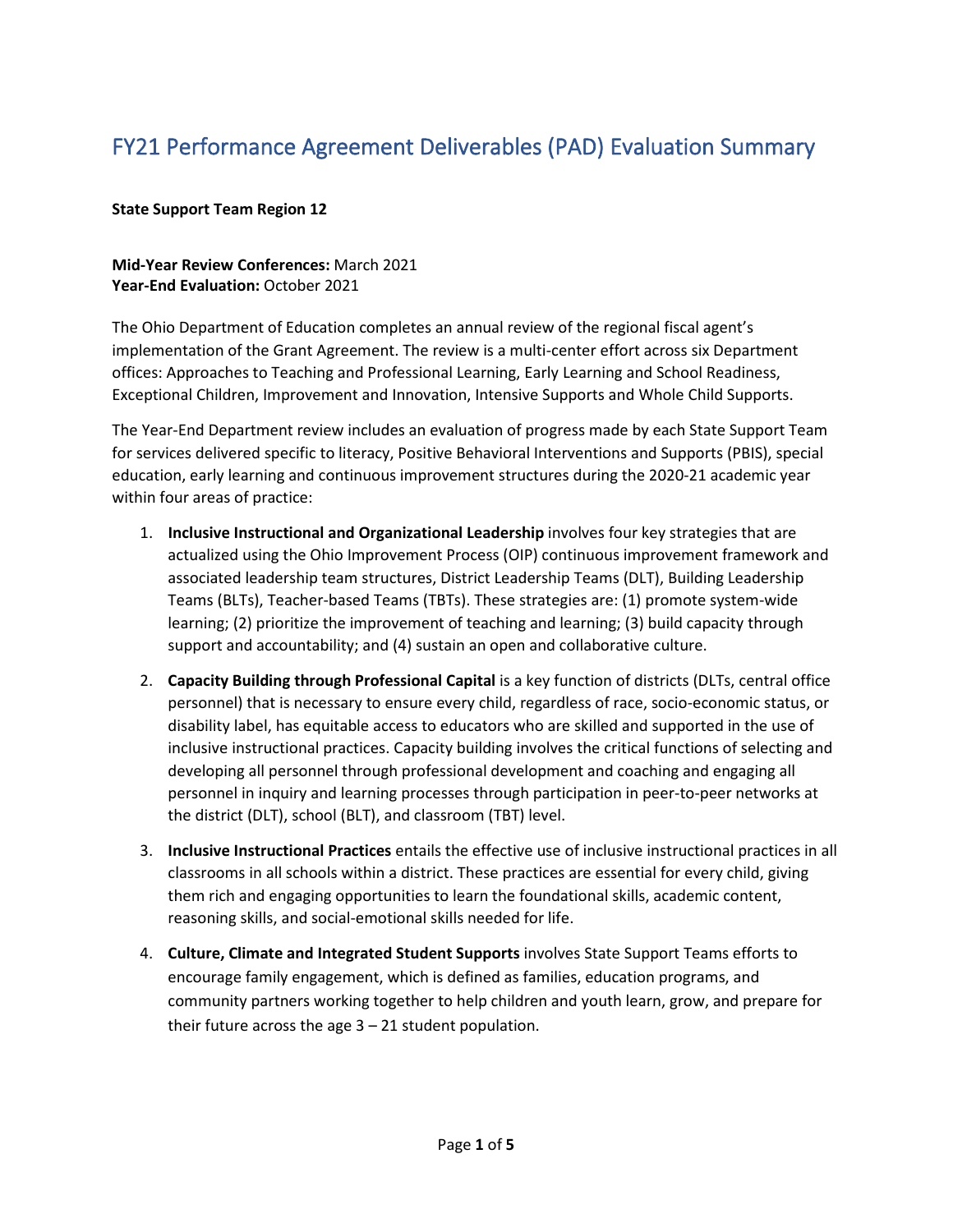#### **Year-End Review Results**:

- Alignment to GA scope of work is evident and all services are connected to the expected scope of work.
- Alignment to LEA improvement plan in included with specific connections to service provided.
- Success criteria are included and align with the Grant Agreement Implementation Indicators.
- Implementation progress is evident across the year for all services provided.
- Comments are provided that describe action steps toward meeting success criteria.

**Explanation of Year-End Results:** The results are determined using an implementation rubric (See Appendix) to rate progress of the State Support Team in 2020-2021 in relation to the end goal of full implementation of services. Over the typical course of implementation of services, there is an expected arc of progress from concerning to expected implementation that may occur over more than the scope of one year. Therefore, it is acceptable for the implementation to show variation (some, but not all or partially in place) toward the end goal of full implementation.

**Department Support:** As a result of the Year-End Review, the Department will focus on deepening understanding of the areas of practice within literacy, PBIS, special education, early learning, and continuous improvement structures with the following actions:

- **The Department will provide professional learning** (for example trainings, webinars, and open office hours) for State Support Team members.
- **The Department will provide tools and resources** for State support Teams to focus on the needs of districts as align with the scope of work in the State Support Team Grant agreement.
- **The Department will provide direction** for State Support Teams to engage in a tiered system of support with comprehensive support prioritized for the most intensive districts and in alignment with the areas of practice.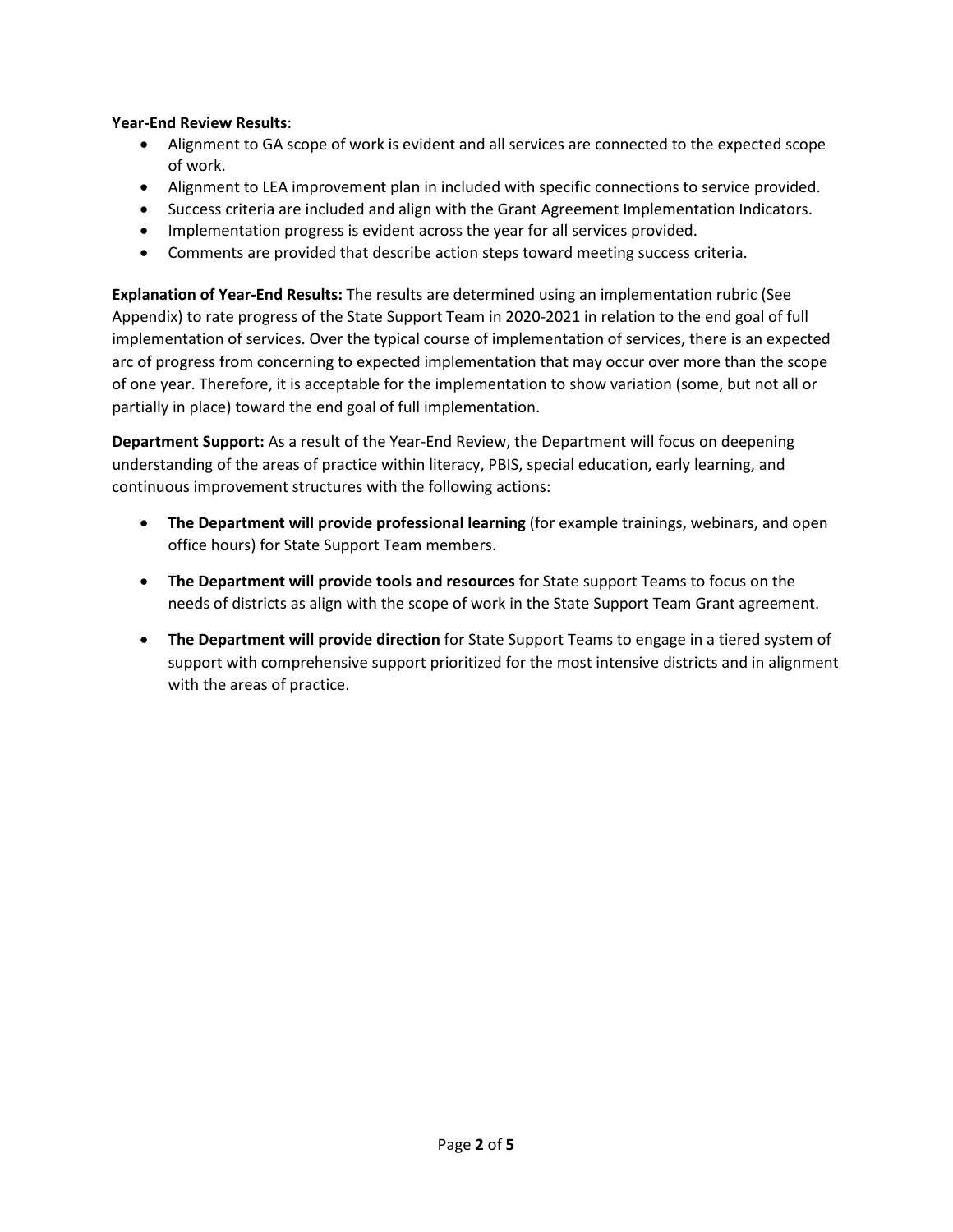Lisa R. Baker

November 24, 2021

| <b>State Support Team Director</b>                                  | Date              |
|---------------------------------------------------------------------|-------------------|
| Cypthia Dewer                                                       |                   |
|                                                                     | November 15, 2021 |
| Ohio Department of Education                                        | Date              |
| Office for Improvement and Innovation Director                      |                   |
| Jottannah Ward                                                      | November 15, 2021 |
| Chio Department of Education                                        | Date              |
| Office for Exceptional Children Director                            |                   |
|                                                                     | November 15, 2021 |
| Ohio Department of Education                                        | Date              |
| Office of Early Learning and School Readiness Director              |                   |
| Nelisa MOV Mayre                                                    | November 15, 2021 |
| Ohio Department of Education                                        | Date              |
| Office of Approaches/to Teaching and Professional Learning Director |                   |
|                                                                     | November 15, 2021 |
| Ohio Department of Education                                        | Date              |
| Office of Whole Child Supports Director                             |                   |
| mus                                                                 | November 15, 2021 |
| Ohio Department of Education                                        | Date              |
| Office of Intensive Supports Director                               |                   |
|                                                                     |                   |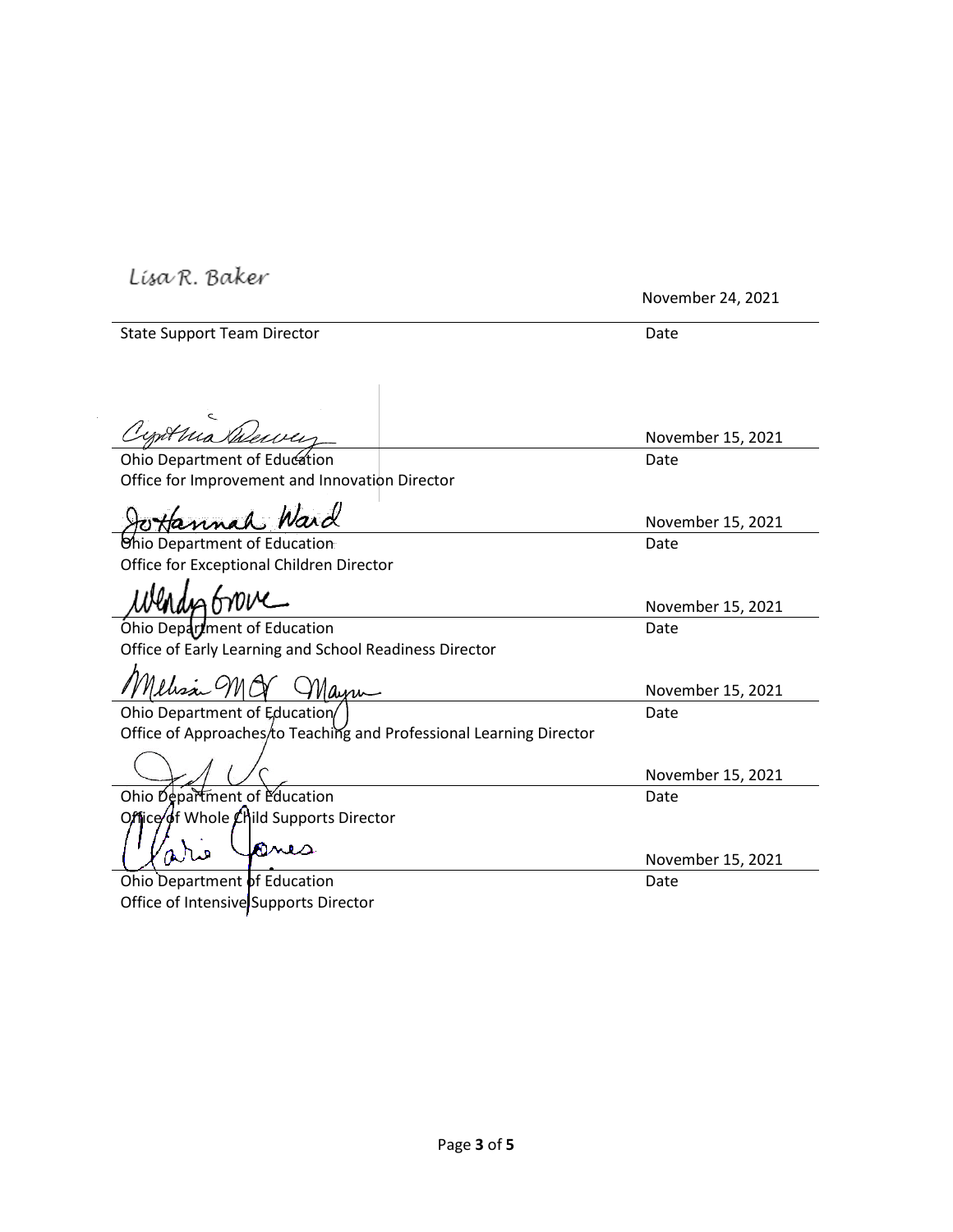## APPENDIX: Year-End Evaluation Rubric

| <b>Scoring</b><br><b>Rubric Areas</b><br>of Review     | <b>Expected</b><br><b>Implementation - on</b><br>track; requires<br>refinement and<br>systematic<br>implementation                        | <b>Acceptable Variation -</b><br>some aspect(s) require<br>attention, others are on<br>track                               | <b>Concerning - requires urgent</b><br>and decisive action and focused<br>attention. Lack of evidence that<br>any movement or progress is<br>occurring toward realistic<br>outcomes. |
|--------------------------------------------------------|-------------------------------------------------------------------------------------------------------------------------------------------|----------------------------------------------------------------------------------------------------------------------------|--------------------------------------------------------------------------------------------------------------------------------------------------------------------------------------|
| Scope of<br>Work<br>Alignment to<br>Grant<br>Agreement | <b>Alignment to Grant</b><br>Agreement scope of<br>work is evident and all<br>services are connected<br>to the expected scope<br>of work. | Alignment to the Grant<br>Agreement is evident<br>for some services, but<br>not all are connected to<br>the scope of work. | Alignment to Grant Agreement<br>is limited. Services are not<br>connected to the scope of<br>work.                                                                                   |
| Alignment to<br>district<br>improvement<br>plan.       | Alignment to district<br>improvement plan is<br>included with specific<br>connections to service<br>provided.                             | Alignment to the district<br>improvement plan is<br>included.                                                              | No alignment to the district<br>improvement plan in included<br>(left blank or disconnected).                                                                                        |
| <b>Success</b><br>Criteria                             | Success criteria are<br>included and align with<br>the Grant Agreement<br>Implementation<br>Indicators.                                   | Success criteria are<br>included and partially or<br>loosely aligned with<br>implementation<br>indicators.                 | Success criteria are missing or<br>misaligned to implementation<br>indicators.                                                                                                       |
| Evidence of<br>Progress                                | Implementation<br>progress is evident<br>across the year for all<br>services provided.                                                    | Some implementation<br>progress is noted for<br>services provided.                                                         | No implementation progress is<br>evident across the year for<br>services provided.                                                                                                   |